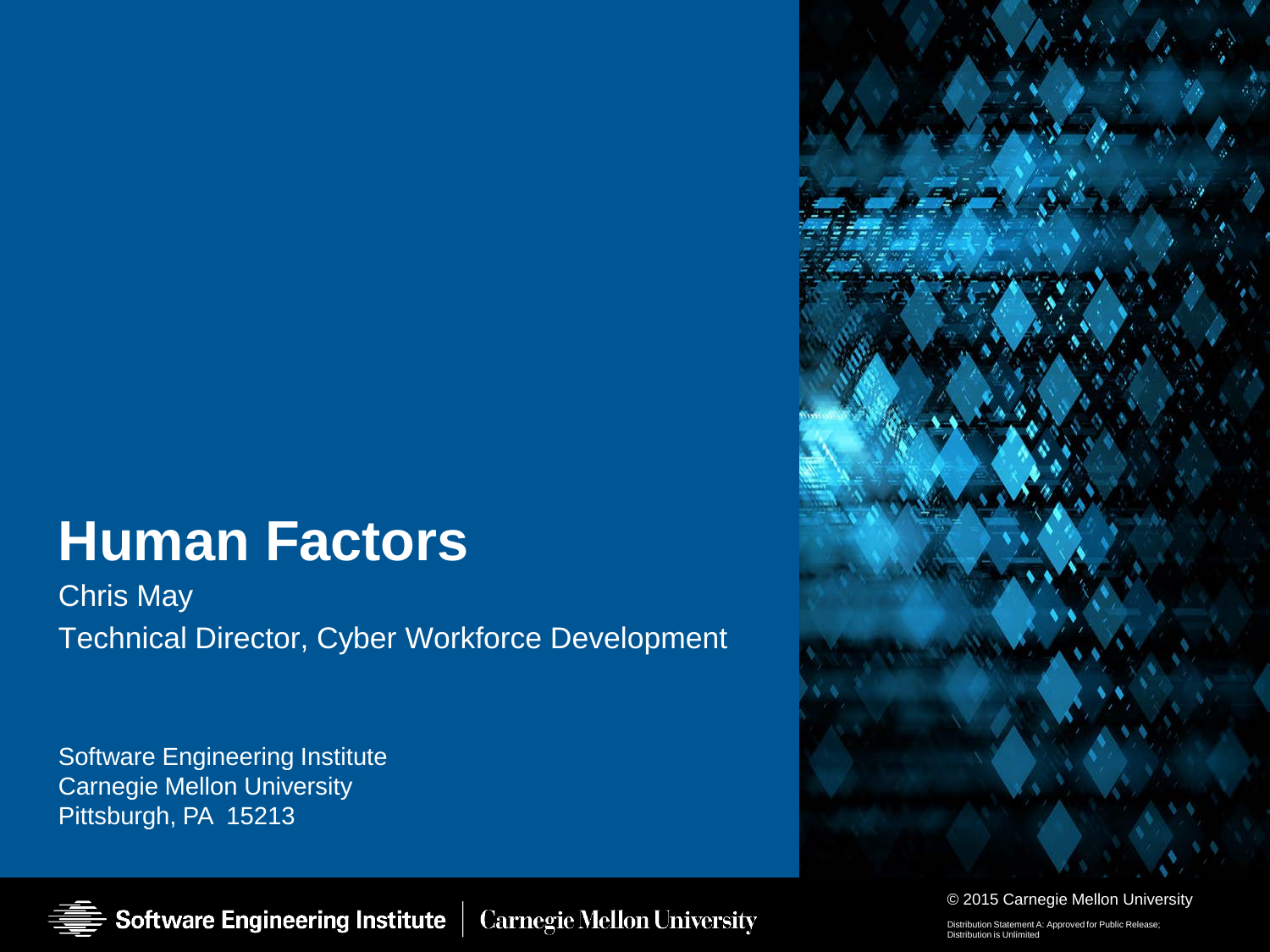Copyright 2015 Carnegie Mellon University

This material is based upon work funded and supported by the Department of Defense under Contract No. FA8721-05-C-0003 with Carnegie Mellon University for the operation of the Software Engineering Institute, a federally funded research and development center.

NO WARRANTY. THIS CARNEGIE MELLON UNIVERSITY AND SOFTWARE ENGINEERING INSTITUTE MATERIAL IS FURNISHED ON AN "AS-IS" BASIS. CARNEGIE MELLON UNIVERSITY MAKES NO WARRANTIES OF ANY KIND, EITHER EXPRESSED OR IMPLIED, AS TO ANY MATTER INCLUDING, BUT NOT LIMITED TO, WARRANTY OF FITNESS FOR PURPOSE OR MERCHANTABILITY, EXCLUSIVITY, OR RESULTS OBTAINED FROM USE OF THE MATERIAL. CARNEGIE MELLON UNIVERSITY DOES NOT MAKE ANY WARRANTY OF ANY KIND WITH RESPECT TO FREEDOM FROM PATENT, TRADEMARK, OR COPYRIGHT INFRINGEMENT.

This material has been approved for public release and unlimited distribution except as restricted below.

This material may be reproduced in its entirety, without modification, and freely distributed in written or electronic form without requesting formal permission. Permission is required for any other use. Requests for permission should be directed to the Software Engineering Institute at permission@sei.cmu.edu.

Carnegie Mellon® and CERT® are registered marks of Carnegie Mellon University.

DM-0002852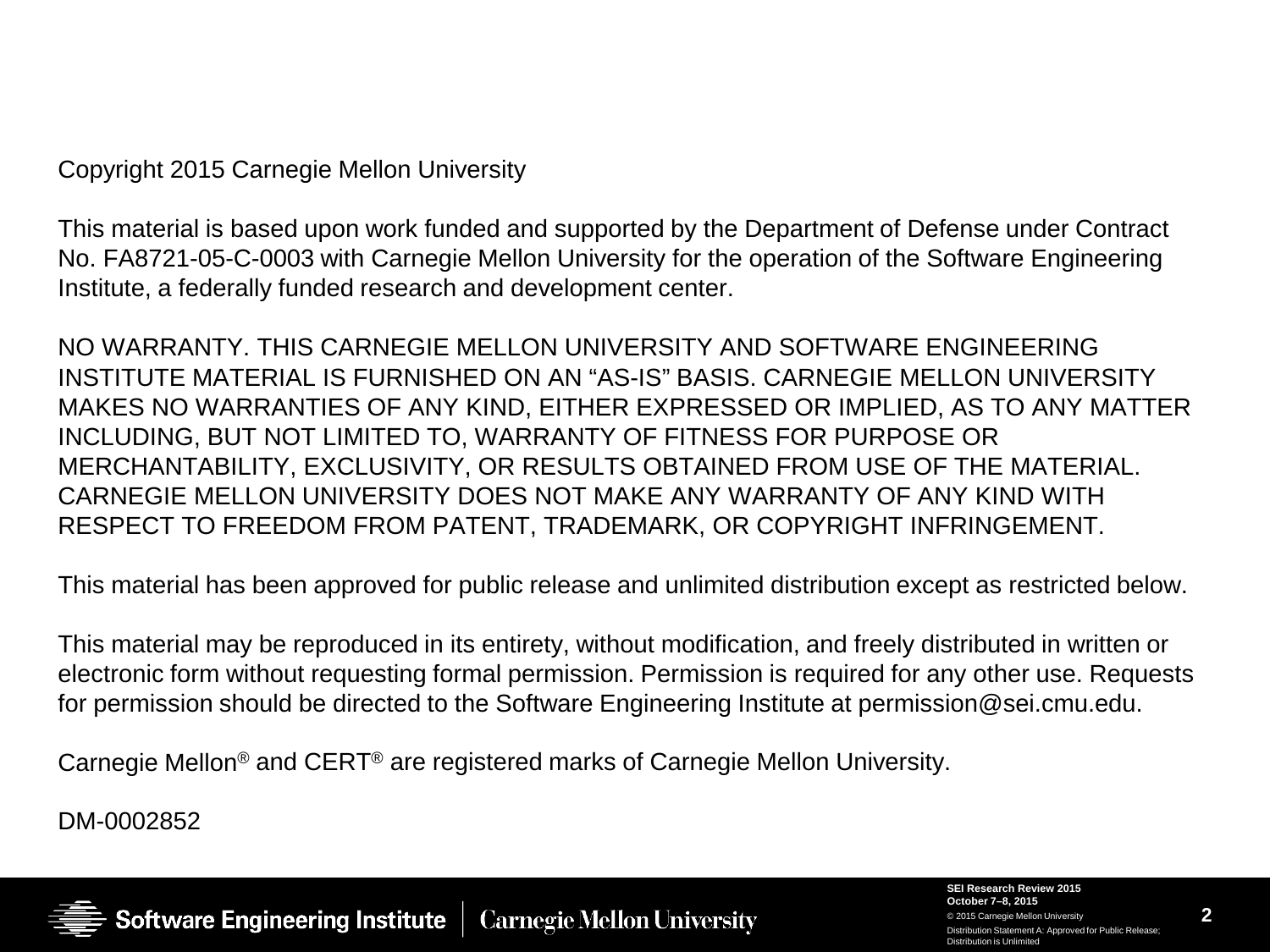## **Cyber Problems with a Human Focus**



- Security is only as good as the weakest link
- People are one of the weakest links
- Projects focus on human elements of cyber

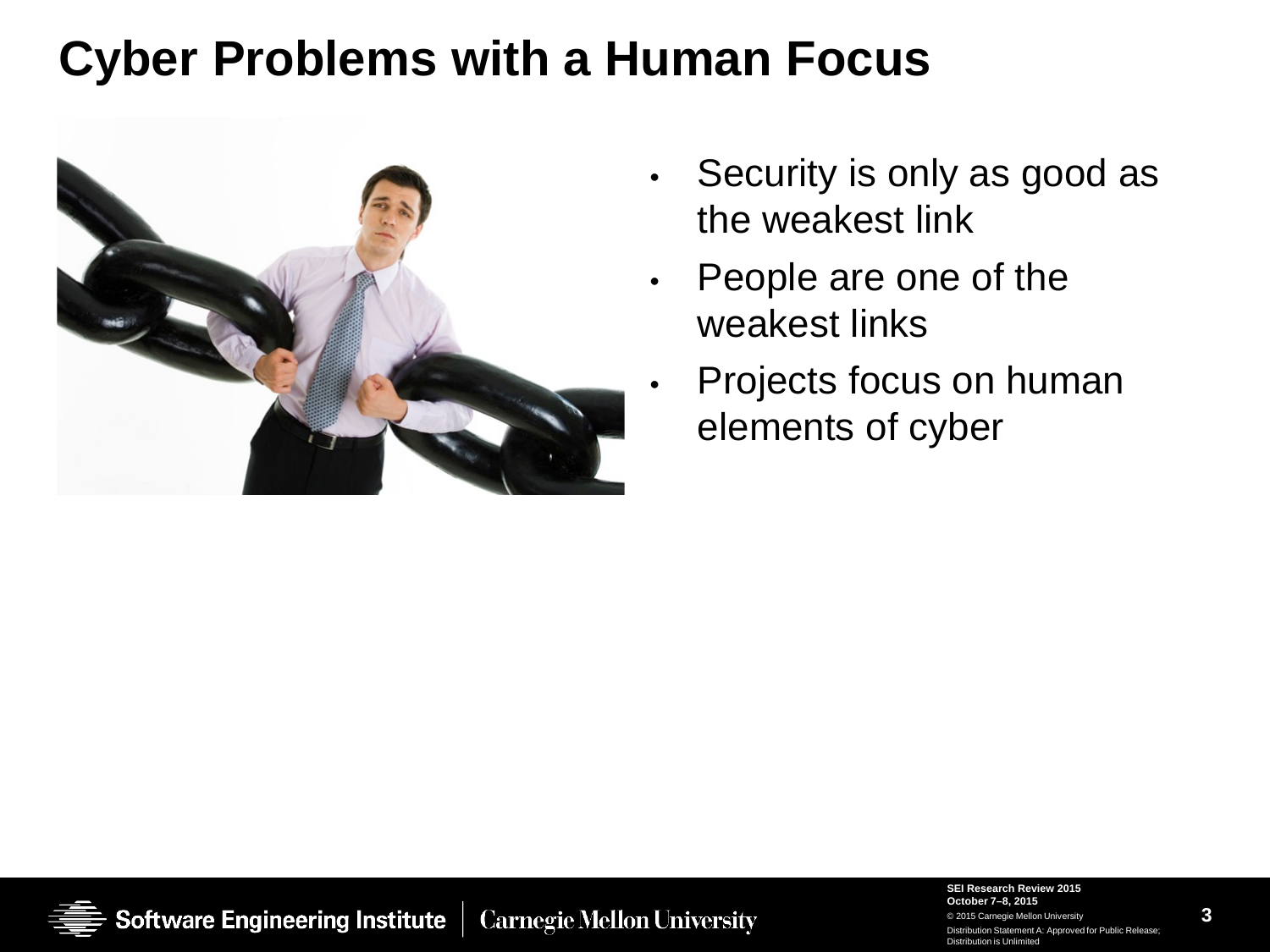## **Human/System Intersection**



**"Provide innovative human-centric science solutions to enhance the readiness and reduce the cost of our all volunteer force"**

- Projects tie in to Reliance 21 Human Systems COI
- People manage, operate, and interact with systems
	- Secure systems and networks
	- Analyze security logs and data
	- Access to sensitive systems and information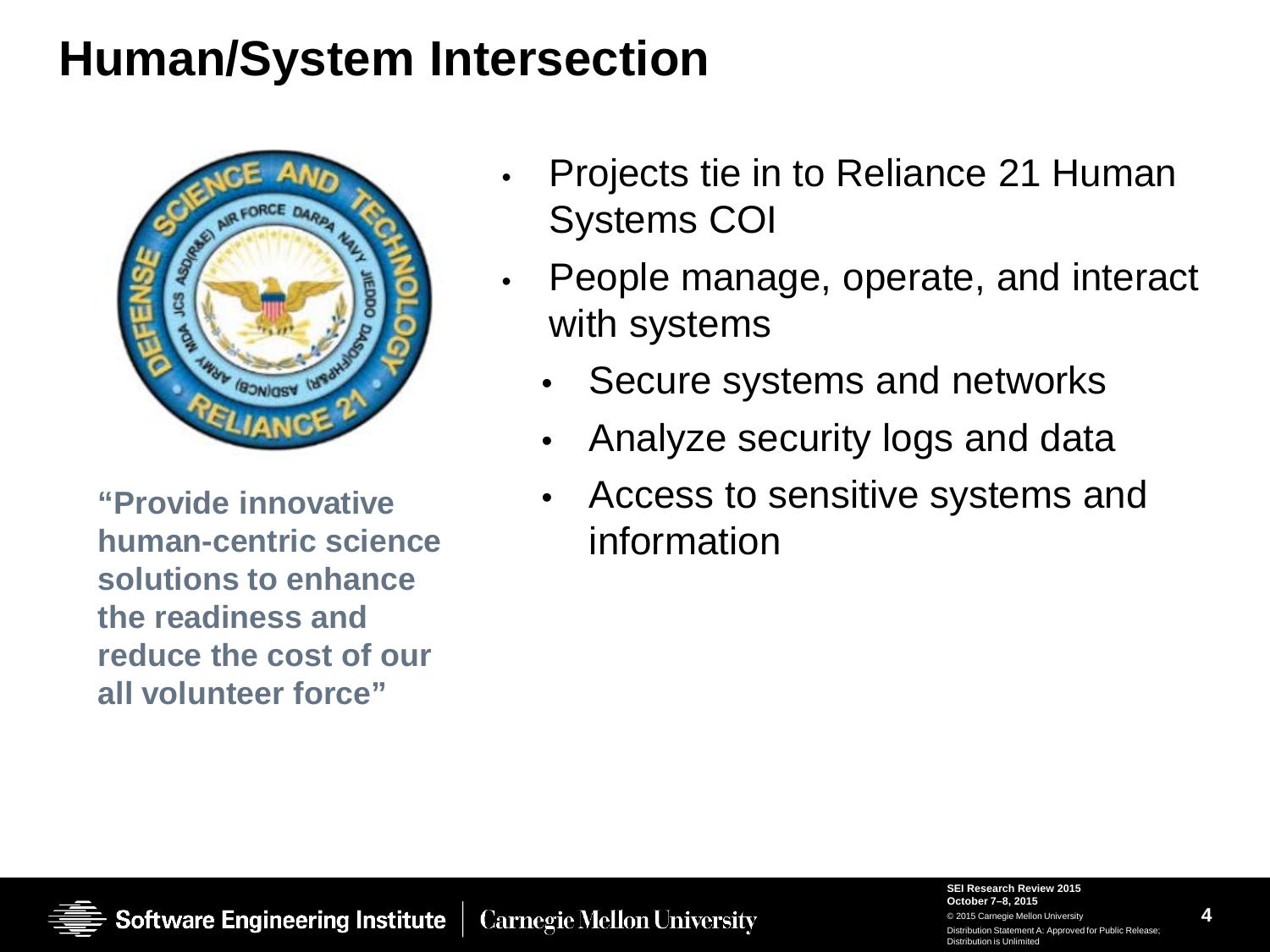## **Human/Cyber Issues for the DoD**



- need to certify cyber operators as mission ready
- Limited cognitive capacity for analyzing large sets of data
- Leaks of sensitive and classified information



**SEI Research Review 2015 October 7–8, 2015** © 2015 Carnegie Mellon University Distribution Statement A: Approved for Public Release; Distribution is Unlimited

**5**

**Carnegie Mellon University**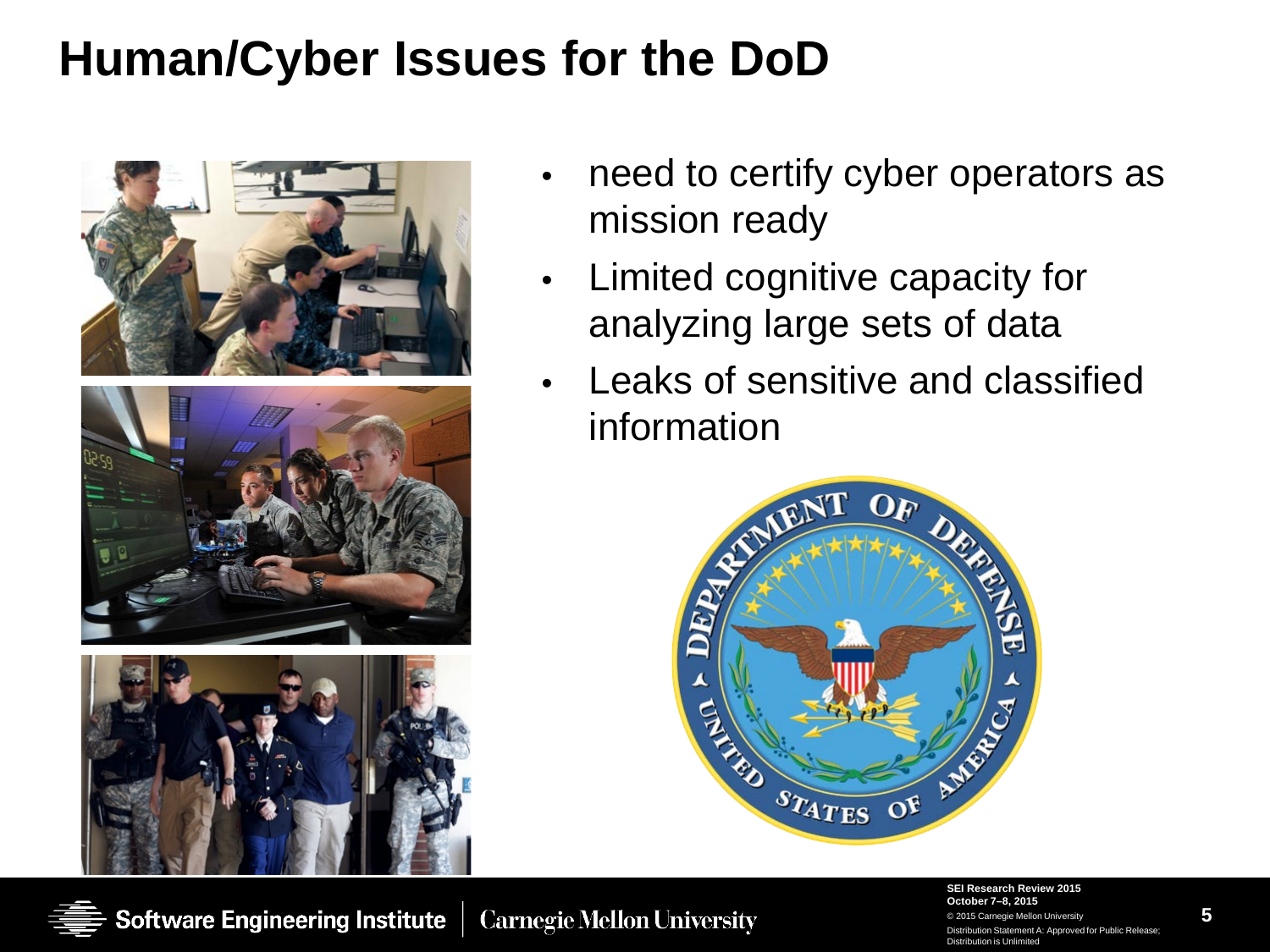## **Unique Positioning**

SEI is well poised to address human/cyber issues

- World renowned cyber expertise
- Close relationships with DoD partners

Collaboration with CMU faculty in complimentary fields

- Cognitive psychology
- Machine learning
- Computer vision



**Carnegie Mellon University** 

**SEI Research Review 2015 October 7–8, 2015** © 2015 Carnegie Mellon University Distribution Statement A: Approved for Public Relea Distribution is Unlimited